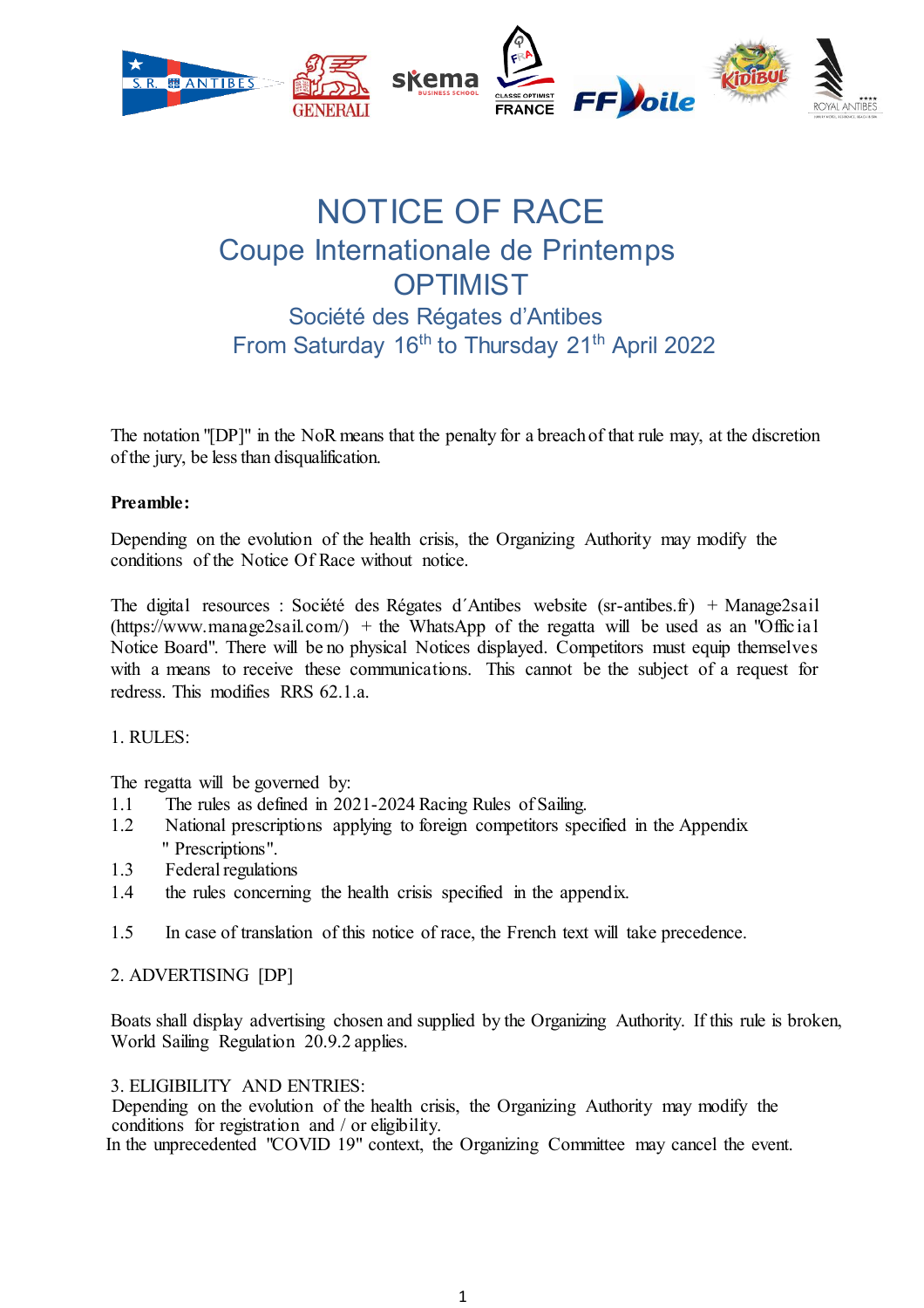

Taking into account the Covid19 risk:

By registering for the International Spring Cup as well as the Optimist Team Racing Cup, all competitors certify that they are aware of the Covid-19 risk, as well as those accompanying them,

and have taken it into account.

- 3.1 Each competitor and accompanying person is therefore aware:
	- that hygiene and physical distancing measures, known as "barrier gestures" (social distancing) are to be at all times and in all places, as well as additional provisions published by the Ministry of Sports, and undertakes to comply with them,
	- x that despite the implementation of stringent protection, the activity may pose a health risk, in particular increased risk of Covid-19 infection,
	- that despite the measures taken and the resources put in place, the host establishment, the Organization/ the club, cannot guarantee total protection against exposure to and infection from Covid-19. Competitors & accompanying persons agree to release and to hold harmless the Organizing Authority from any and all liability whatsoever which may arise due to the COVID 19 pandemic.
	- that all these measures aim to preserve the health of the competitors, accompanying person and members of the Organizing Authority participating in the regatta.

#### 3.2 CIP access

Access to the CIP 2022 is open without restriction of geographical area, to Benjamins sailors on the one hand, and to Minimes/Cadets on the other hand, for group D2, and to sailors qualified for group D1 in accordance with the regulations sportsman in force.

• The first 50 sailors (33 boys and 17 girls) with FFVoile Kidibul Cup licenses are retained in this group. (Listing available on the event's website)

- 20 foreign sailors, whose selection method will be defined soon
- 11 sailors from the March interleague not yet selected for the Kidibul Cup.
- South zone: 3 boys and 1 girl
- North-West zone: 2 boys and 1 girl
- South-West zone: 1 boy and 1 girl
- Antilles zone on Schœlcher: 2 Antillean sailors
- 3.3 The regatta is open to:

- all boats that comply with the rules of the Optimist class measurement.

- all proven federal level 3 sailors, born from 2007 to 2012.
- to sailors of foreign nationality according to the same age criteria.

Eligible boats may enter by completing the online form on the website:

http://sr-antibes.fr

(The form will be available from 01 February 2022 until April 06th 2022 midnight)

3.4 Sailors with an FFVoile license must be able to present when registering:

- Optimist French Class 2022 proof of membership, which certifies that the following documents have been uploaded to the Optimist Class website:

• - Optimist French Class 2022 Parental authorization (form available on the class website)

• - Pages 1 and 2 of the IODA booklet for the boat registered for the event (agreement between the sailor and the owner of the boat)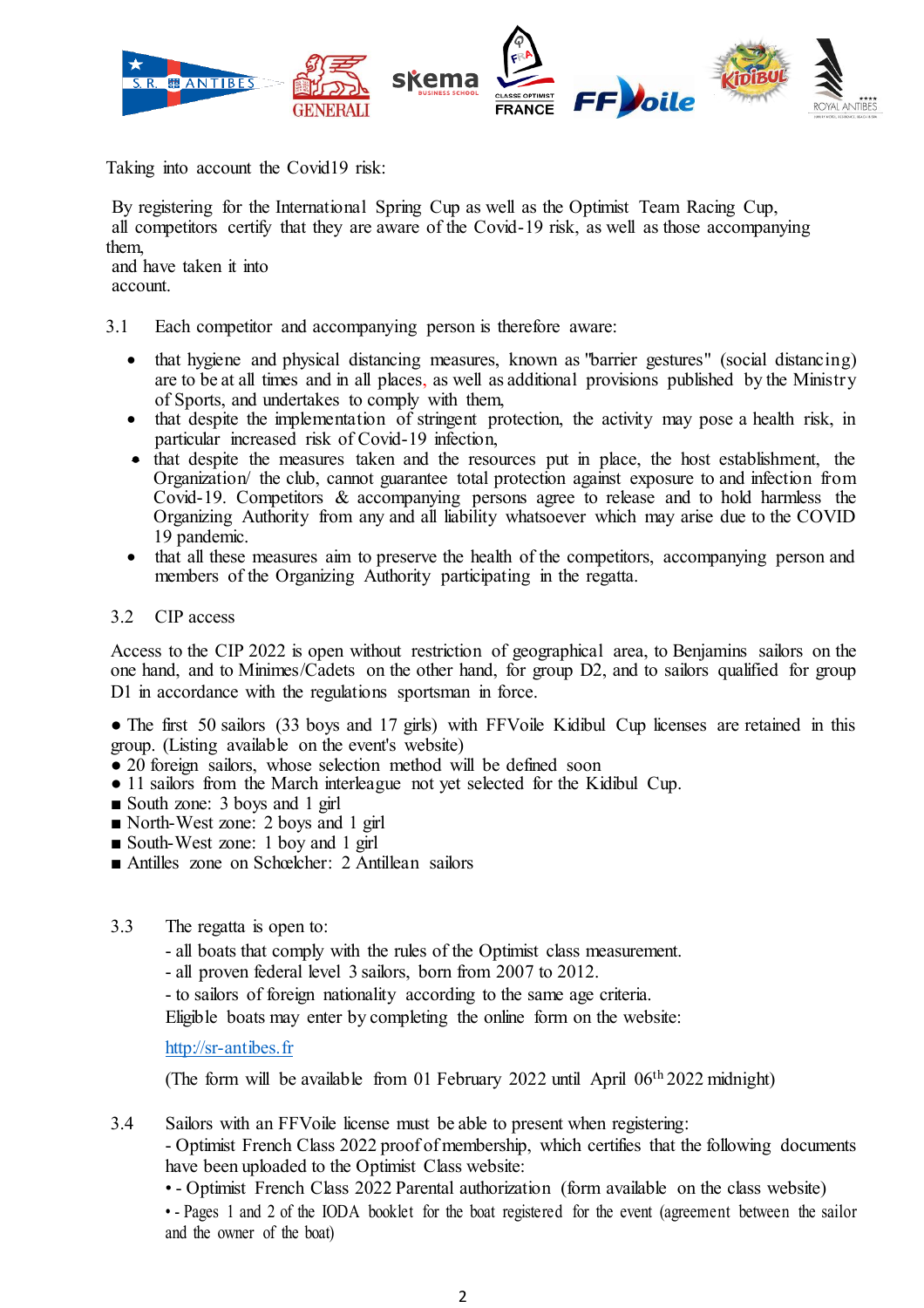

- the 2022 "Competition" license.
- if necessary, authorization for advertising
- 3.5 Foreign sailors without an FFVoile license must present at the time of registration: - proof of membership of a National Authority member of World Sailing, - valid proof of insurance for civil liability with a minimum cover of two million Euros - A medical certificate showing no contraindication for the practice of competitive dated less than a year ago (written in French or in English). - parental authorization
- 3.5 The 2022 Coupe Internationale de Printemps is the selection event for French sailors to qualify to represent France in the 2022 international championships.
- 3.7 French competitors applying to the various international events must pre-register with the Optimist French Class, through a "google form" accessible from 1 February 2022 and closed on Sunday, 17 April 2022. This application must be accompanied by a check deposit of 100  $\epsilon$ , payable to Optimist French Class, not later than the end of the confirmation of registration: Sunday, April 17 at 09:00.

#### 4. CATEGORIES

- "Minimes" / Cadets: sailors born in 2010, 2009 and 2008 and 2007
- Benjamins: sailors born in 2012 and 2011

#### 5. FEES

- 5.1 Required fees are as follows:
	- 90 € before 23rd March 2022.
	- As of march 24th, 2022, registrations will be increased to  $115 \epsilon$ .
	- Registration will be closed on April 06, 2022 at midnight.
- 5.2 From the third child of the same family, the registration of the third and subsequent children is reduced by 50% (valid on the base rate).
- 5.3 Conditions of reimbursement:

- In case of withdrawal, the sailors will be reimbursed only in case of force majeure, subsequent to a decision by the Organizing Authority who may require a medical certificate.

- In the event of a covid-related cancellation, runners will be reimbursed in full.

5.4 Means of payment: Credit card, cash or bank transfers.

# 6. QUALIFYING SERIES AND /OR FINAL SERIES:

66.1 For Minimes / Cadets D2 and Benjamins, if there are more than 90 sailors in one of these categories, the regatta may take place in qualifying and final pools.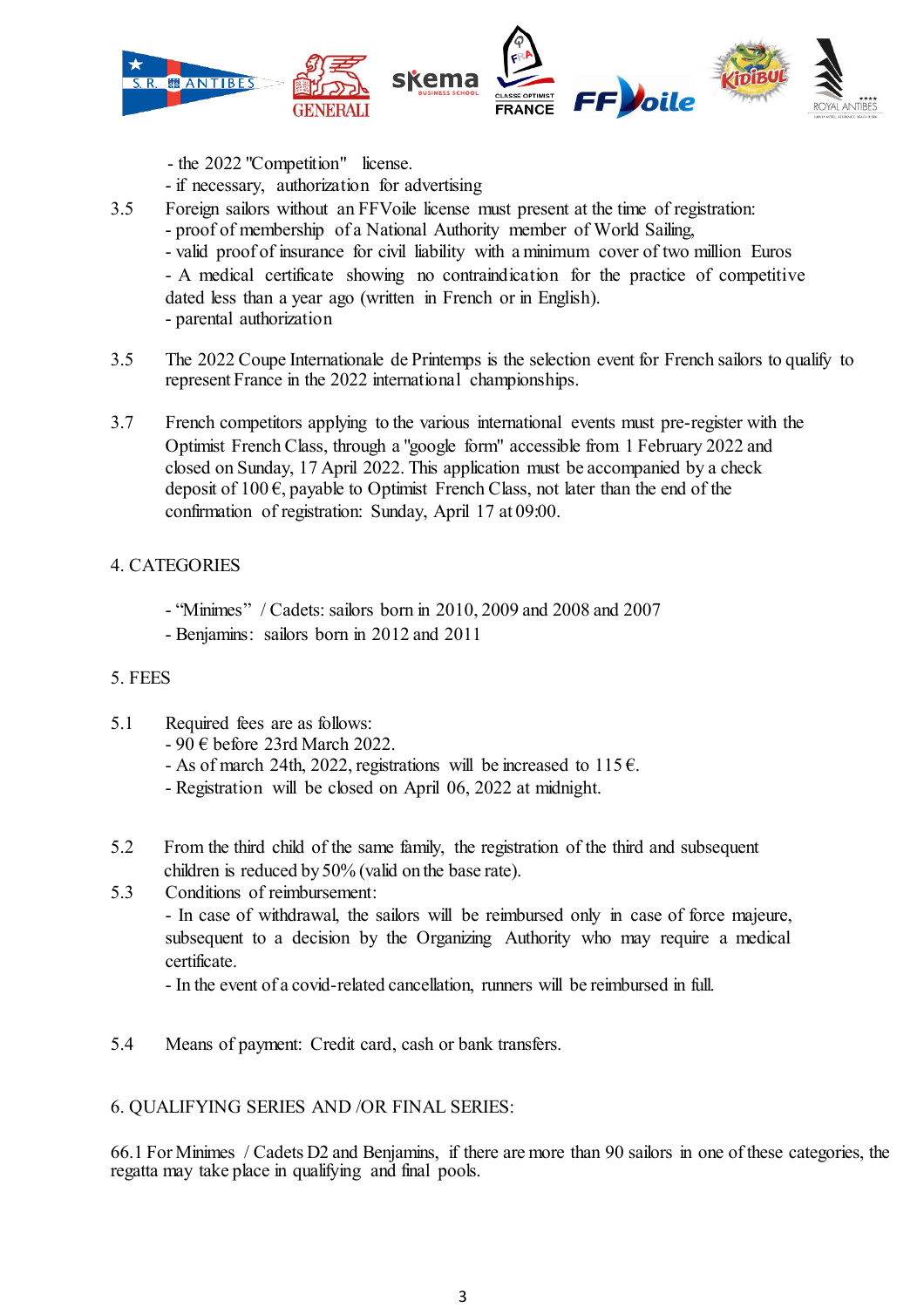

• For the Minimes / Cadets D1, the qualification phase having already taken place on the Kidibul Cup, the sailors will be directly in the final phase.

● For the Minimes / Cadets D2, and the youngest, the qualifying phase will last 2 days, provided that at least 4 races have been validated for all the groups.

6.2 The distribution of the first day for the junior / D2 cadets and the youngest will be based on the national ranking published 48 hours before the first day of the event.

Foreign sailors will be distributed randomly.

6.3 The Minimes / Cadets groups may sail the qualifying phase on different rounds (Benjamins and Minimes). 6.4 For the final phase, the last Minimes / Cadets group may sail on the circle of Benjamins

#### 7. SCHEDULE:

7.1 Confirmation of registration to be carried out by accompanying persons

Saturday, April 24, 2021 from 13:00 to 19:00. Sunday, April 25 2021 from 8:30 to 09:30 (Only by appointment)

- 7.2 Coaches Meeting at 09:00 am Sunday, April 25th.
- 7.3 Racing dates, date and time of the 1st warning signal:

| <b>Dates</b>    | Time of 1 <sup>st</sup> warning signal |
|-----------------|----------------------------------------|
| Sunday 17/04    | 12h00 races back to back               |
| Monday 18/04    | 10h00 races back to back               |
| Tuesday 19/04   | 10h00 races back to back               |
| Wednesday 20/04 | 10h00 races back to back               |
| Thursday 21/04  | 10h00 races back to back               |

- 7.4 On the last scheduled day of racing, no warning signal will be made after 4.30pm.
- 7.5 The price giving ceremony will take place as soon as possible after the races on Thursday, April 21, 2022.

#### 8. MEASUREMENT

- 8.1 At the latest by close of registration confirmations, each sailor-will have produced: - the completed paper version, of their declaration of measurement. For Minimes For Benjamins
- 8.2 Measurement checks may be organized throughout the event.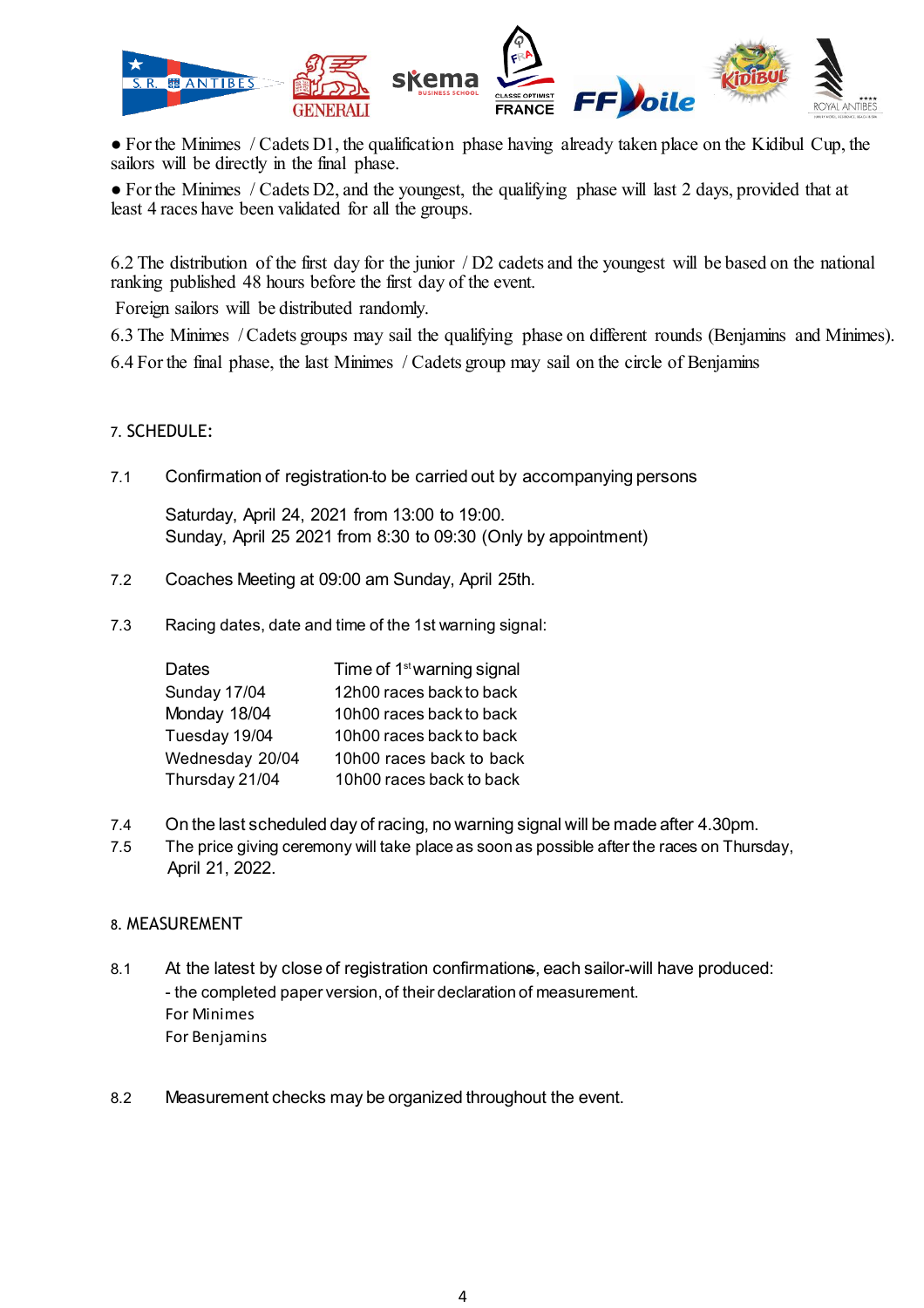

### 9. SAILING INSTRUCTIONS:

The sailing instructions and any appendix will be:

- displayed on the official Notice board according to the federal prescription. - available in electronic version, at the latest on the first day of the event, at the following address: http://sr-antibes.fr and available on the event's WhatsApp.

#### 10. RACING AREAS

- 10.1 The race area is located in the bay of Juan-Les-Pins.
- 10.2 Two course areas are set up (see chart in appendix) Round A for Benjamins, Round B for Minimes / Cadets,

#### 11. THE COURSES

The courses to be sailed are IODA trapeze type with a gate.

#### 12. PENALTY SYSTEM

In the case of umpired races, RRS 44.1 will be changed so that the two-turns penalty is changed to a one-turn penalty.

#### 13. SCORING

13.1 Two races are required to be completed to constitute a series.

When fewer than 4 races have been completed, a boat's series score will be the total of the race scores.

When 4 or more races have been completed, a boat's series score will be the total of the race scores allowing for one discard.

13.2 In the event of a tie in points, the World Sailing system appendix A8 will be applied.

#### 14. SUPPORT PERSONS: [DP]

14.1 Coaches and support persons must pre-register at the following URL: http://sr-antibes.fr/

14.2 Coaches shall provide, at the latest at the confirmation of registration, the list of sailors under their responsibility during the event.

14. 3 Coaches and support boats will be moored to on the pontoon reserved by the Organizing Authority in "Port Gallice".

14.4 Some coach and support boats may be included in the safety organization at the discretion of the organizer.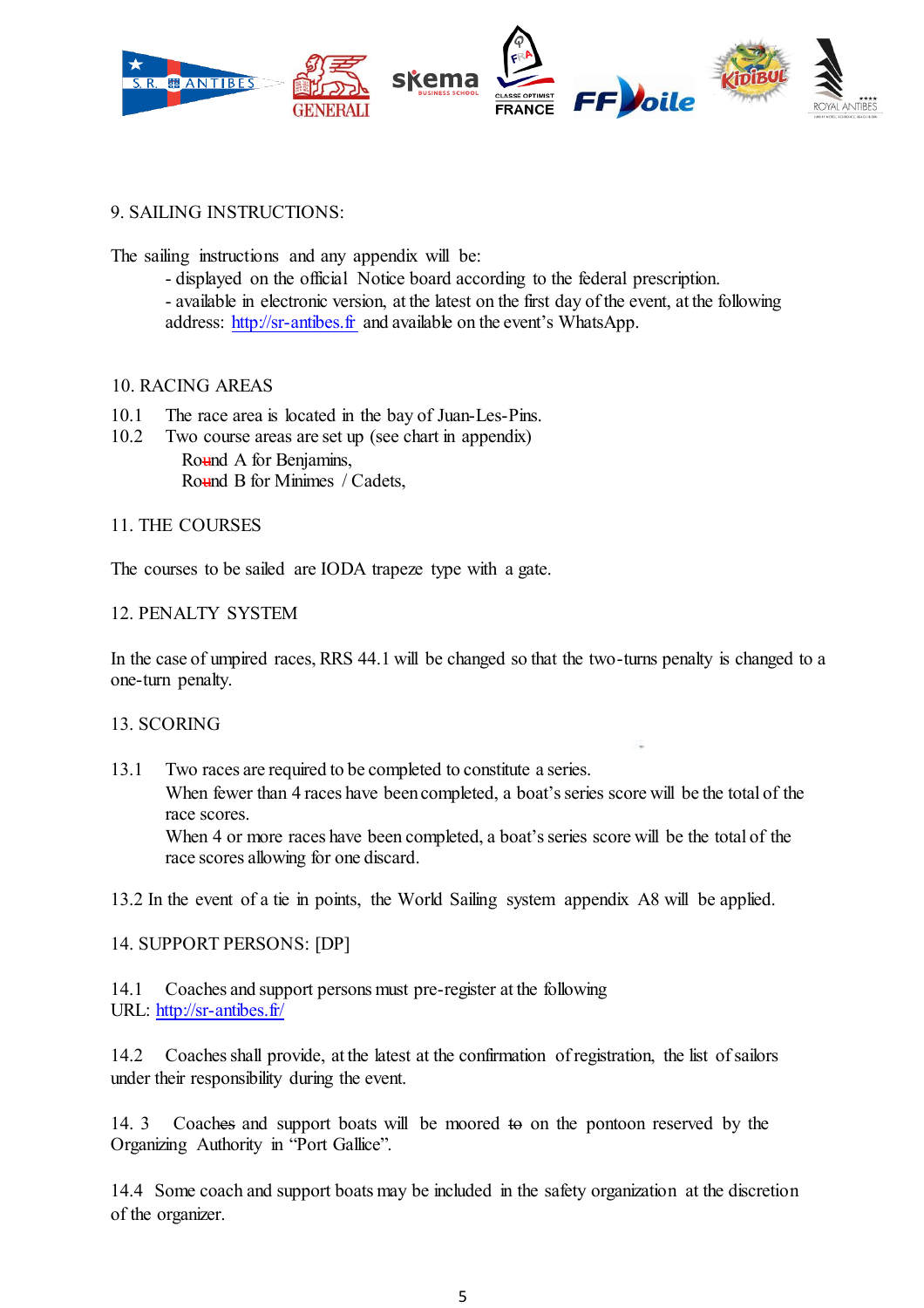

#### 15. RIGHT TO IMAGE:

By participating in this event, each sailor or his legal representative, tacitly authorizes the organizing

authority, the Optimist French Class the Société des Régates d'Antibes, the sponsors of the event and the photographers or cameramen to use and broadcast, without limitation, moving photos or static, racing or ashore, films or television recordings and other reproductions of themselves during and after the period of the competition entitled "CIP" to which the participant gives their full agreement. It allows a free exploitation of the said images without any compensation for their right to the image.

# 18. RADIO COMMUNICATION: [DP]

Except in case of emergency, a boat that is racing shall neither make radio transmission nor receive

radio communication that is not available to all boats. This restriction also applies to mobile phones.

#### 19. PRIZES:

Prizes will be distributed as follows:

- To the first 3 of the scratch ranking and the first 3 girls, in Minimes and in Benjamins (if they have not already received an award),

- To the first boy and the first girl 1st year (born in 2010) if they have not already received an award.
- To the first boy and the first girl 1st year (born in 2012) if they have not already received an award.

#### 20. DISCLAIMER OF LIABILITY:

Competitors participate in the regatta entirely at their own risk. The decision to race or stay in the race is their sole responsibility.

The organizing authority will not accept any liability for material damage, personal injury or death sustained in conjunction with or prior to, during or after the regatta.

#### 22. ADDITIONAL INFORMATION:

For any further information please contact: Société des Régates d'Antibes: secretariat@sr-antibes.fr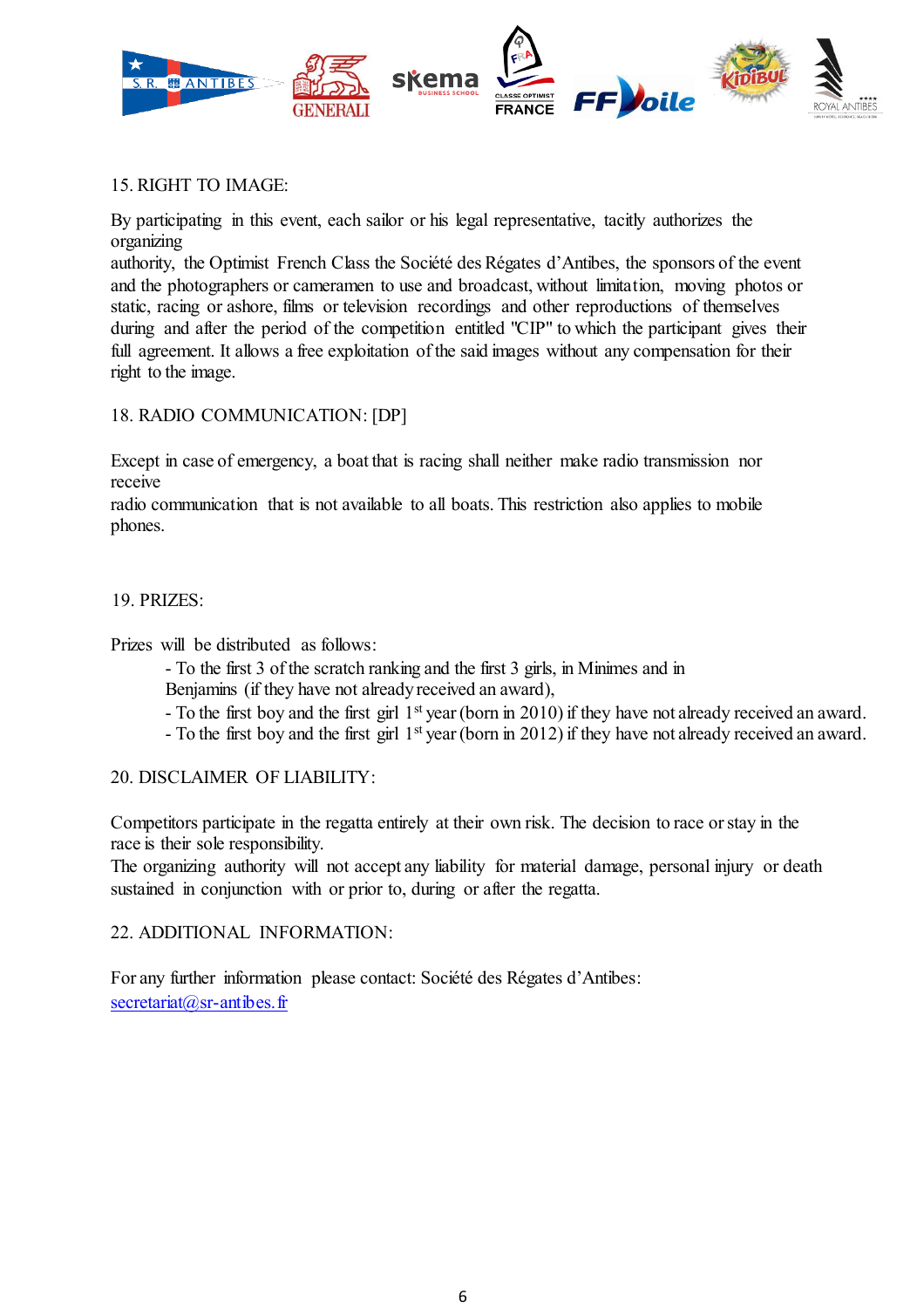

# **Prescriptions of the Fédération Française de Voile Racing Rules of Sailing 2021-2024** FFVoile Prescription to **RRS 25.1** *(Notice of race, sailing instructions and*

*signals)*:

For events graded 4 and 5, standard notices of race and sailing instructions including the specificities of the event shall be used. Events graded 4 may have dispensation for such requirement, after receipt of FFVoile approval, received before the notice of race has been published. For events graded 5, posting of sailing instructions will be considered as meeting the requirements of RRS 25.1 application.

(\*) FFVoile Prescription to **RRS 64.4** *(Decisions on protests concerning class rules)*:

The protest committee may ask the parties to the protest, prior to checking procedures, a deposit covering the cost of checking arising from a protest concerning class rules. (\*) FFVoile Prescription to **RRS 67** *(Damages):* 

Any question or request related to damages arising from an incident occurred while a boat was bound by the Racing Rules of Sailing depends on the appropriate courts and cannot be examined and dealt by a protest committee.

A boat that retires from a race or accepts a penalty does not, by that action alone, admit liability for damages.

(\*) FFVoile Prescription to **RRS 70. 5** *(Appeals and requests to a national authority):* 

The denial of the right of appeal is subject to the written approval of the Fédération Française de Voile, received before publishing the notice of race. This approval shall be posted on the official notice board during the event.

(\*) FFVoile Prescription to **RRS 76** *(Prescription to RRS 76.1)*  An organizing authority or race committee shall not reject or cancel the entry of a boat or exclude a competitor eligible under the notice of race and sailing instructions for an arbitrary reason.

and sailing instructions for an arbitrary reason. (\*) FFVoile Prescription to **RRS 78.1** *(Compliance with class rules; certificates):* 

The boat's owner or other person in charge shall, under his sole responsibility, make sure moreover that his boat complies with the equipment and security rules required by the laws, by-laws and regulations<br>of the Administration.

of the Administration. (\*) FFVoile Prescription to **RRS 86.3** *(Changes to the racing rules):*  An organizing authority wishing to change a rule listed in RRS 86.1(a) in FFVoile, in order to obtain its written approval and shall report the results to FFVoile after the event. Such approval shall be mentioned in the notice of race and in the sailing instructions and shall be posted on the official notice board during the event.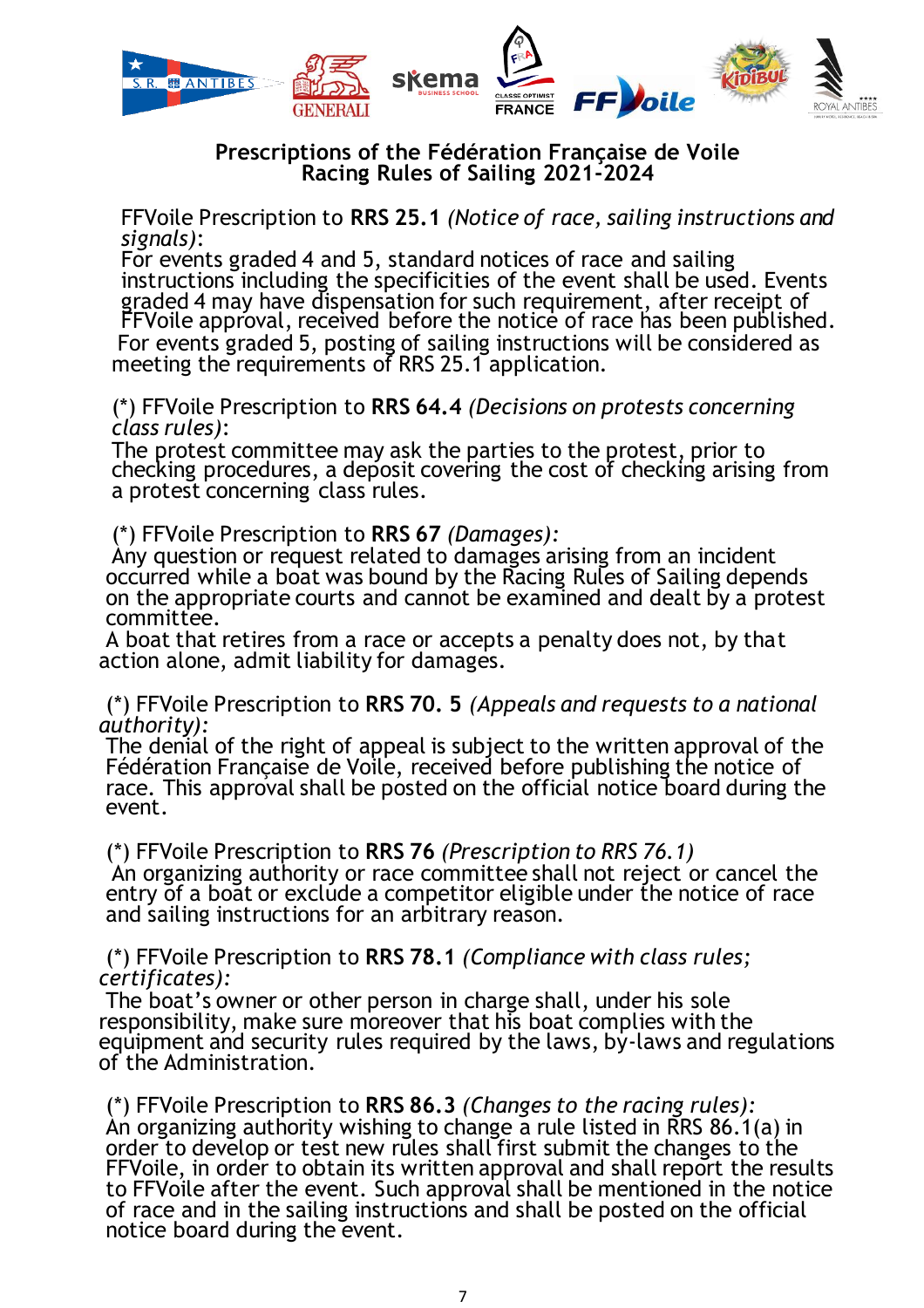

(\*) FFVoile Prescription to **RRS 88.2** *(Prescription to RRS 88.2):*  Prescriptions of the FFVoile shall not be changed in the notice of race and sailing instructions, except for events for which an international jury has been appointed.

In such case, the prescriptions marked with an asterisk (\*) shall not be changed in the notice of race and sailing instructions. (The official translation of the prescriptions, downloadable on the FFVoile website www.ffvoile.fr, shall be the only translation used to comply with RRS 90.2(b)).

(\*) FFVoile Prescription to **RRS 91(b)** *(Protest committee):*  The appointment of an international jury meeting the requirements of Appendix N is subject to prior written approval of the Fédération Française de Voile. Such approval shall be posted on the official notice board during the event.

FFVoile Prescription to **APPENDIX R** *(Procedures for appeals and requests)*: Appeals shall be sent to the head-office of Fédération Française de Voile, 17 rue Henri Bocquillon, 75015 Paris - email: <u>jury.appel@ffvoile.fr</u>, using<br>preferably the appeal form downloadable on the website of Fédération Française de Voile: http://espaces.ffvoile.fr/media/127235/formulaire-<br>dappel.pdf